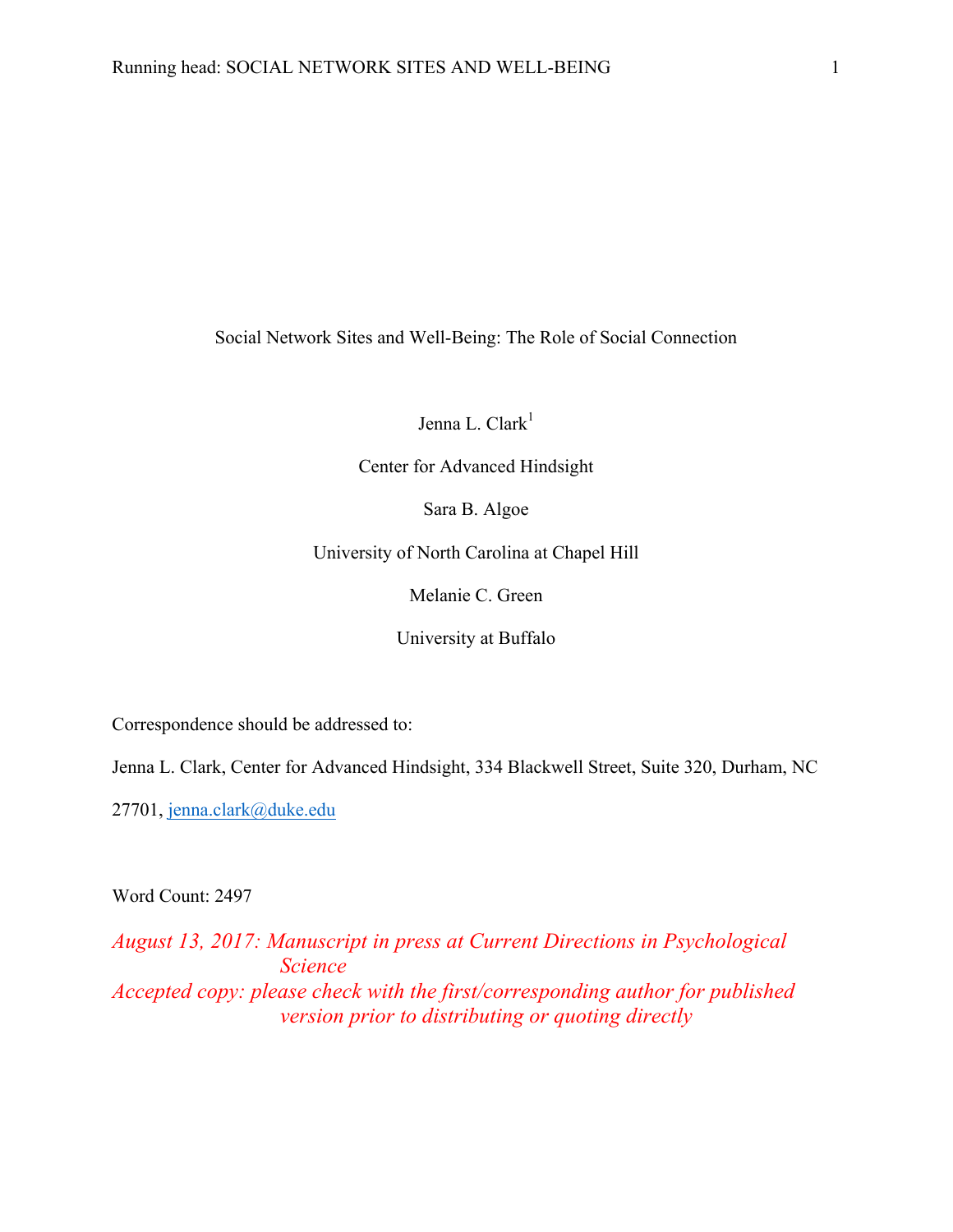### Abstract

In the early days of the internet, both conventional wisdom and scholarship deemed online communication a threat to well-being. Later research has complicated this picture, offering mixed evidence about how technology-mediated communication affects users. With the dawn of social network sites, this issue is more important than ever. A close examination of the extensive body of research on social network sites suggests that conflicting results can be reconciled by a single theoretical approach: the Interpersonal Connection Behaviors Framework. Specifically, we suggest that social network sites benefit their users when they are used to make meaningful social connections, and harm their users through pitfalls like isolation and social comparison when they are not. The benefits and drawbacks of social network site use shown in existing research can largely be explained by this approach, which also posits the need for studying specific online behaviors in future research.

Keywords: social network sites, well-being, social comparison, Facebook, social media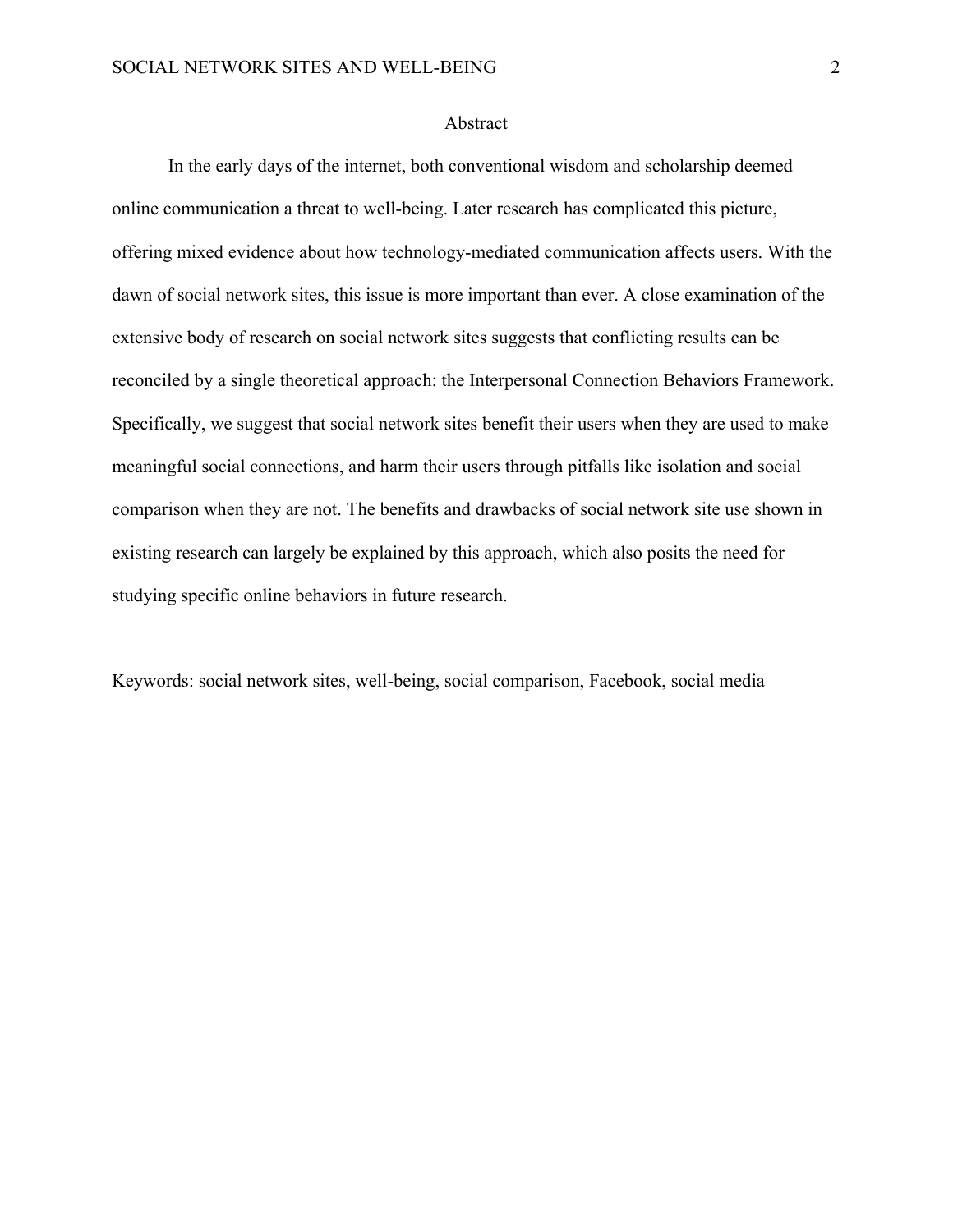Social Network Sites and Well-Being: The Role of Social Connection

The history of communication technology is a history of concern about progress. From the telegraph to the telephone, new advances in communication technology have been met with trepidation – often seen not as a way to bring people closer together, but as a threat to more meaningful methods of interaction (Katz, Rice, & Aspden, 2001).

The internet represents the latest example of this trend. Initial studies on internet use suggested negative consequences for users' offline social networks and social integration. For example, the HomeNet Study placed computers in the homes of new internet users and found that increased internet use was linked to declines in the size of users' social circles and increases in depression and loneliness (Kraut et al., 1998). This finding was soon echoed by other work that suggested internet use displaced more beneficial face-to-face socializing, thereby damaging users' relationships and well-being (e.g., Nie, 2001).

However, this perception that internet use had primarily negative consequences for its users was quickly complicated by further research. In fact, when Kraut and colleagues revisited their original HomeNet sample, they found that the negative association they had observed had disappeared (Kraut et al., 2002). Some research suggested that divergent findings regarding the outcomes of internet use might be due to changes in the nature of internet use itself (e.g., Valkenburg & Peter, 2009; Bessière, Kiesler, Kraut & Boneva, 2008).

Indeed, it is common for communication technology to change, sometimes rapidly. Individuals engage in very different social activities online today than they did twenty years ago. Consider the list of activities enumerated in the HomeNet study: "email, distribution lists, multiuser dungeons (MUDs), chats, and other such applications" (Kraut et al., p. 1017). Activities such as chats (in the form of chatrooms, at least) and multiuser dungeons have largely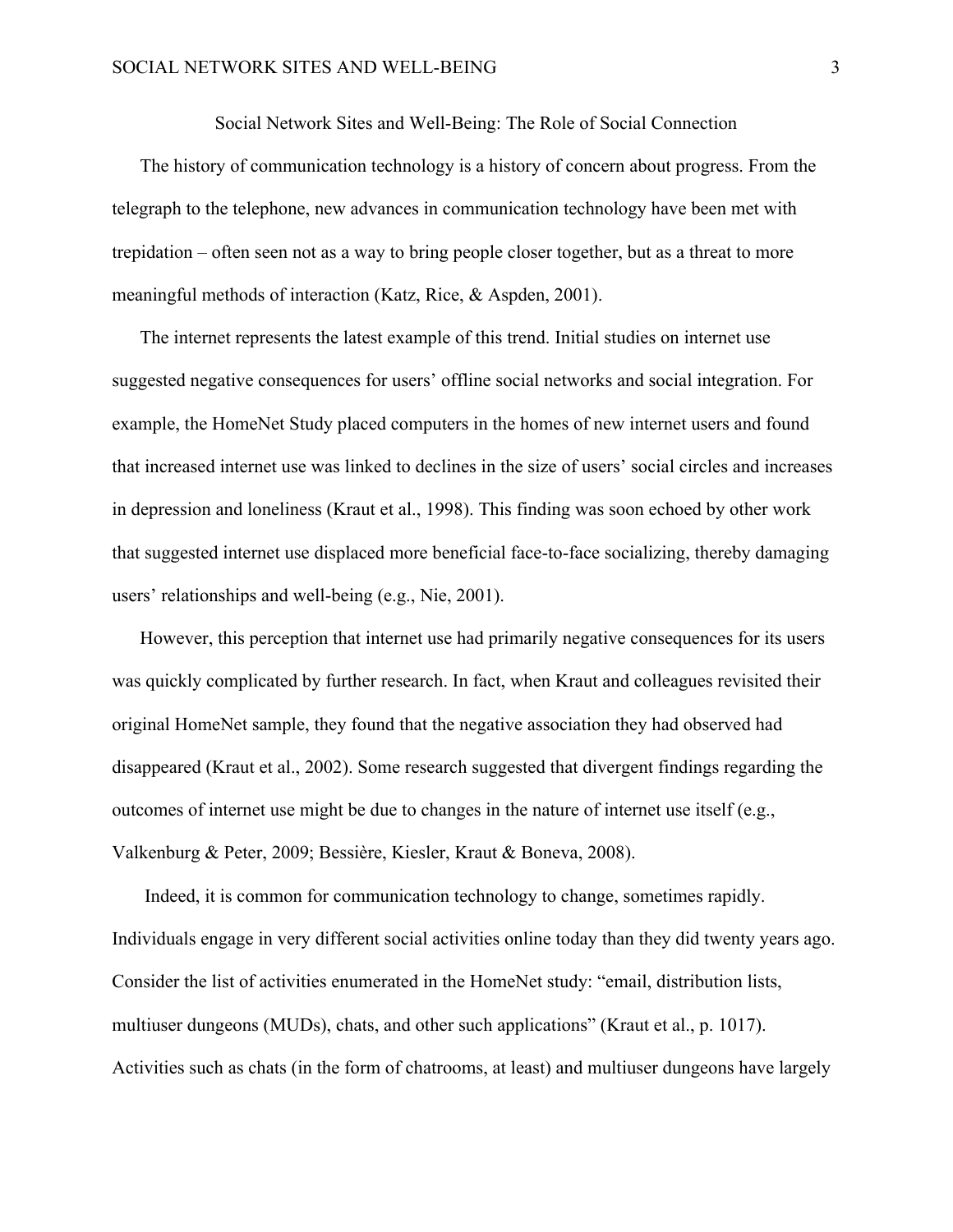disappeared from users' awareness, supplanted by newer platforms such as social network sites. Social network sites (SNS) are defined as "networked communication platforms in which participants 1) have uniquely identifiable profiles that consist of user-supplied content, content provided by other users, and/or system-level data; 2) can publicly articulate connections that can be viewed and traversed by others; and 3) can consume, produce, and/or interact with streams of user-generated content provided by their connections on the site (Ellison & boyd, 2013, p. 158). Well-known examples include Facebook, Instagram, and Twitter.

Social network sites have exploded in popularity in recent years; Facebook, the most heavily used SNS, has 1.71 billion users (Statista, 2016). Although SNSes have improved on the social forms of internet use available in the HomeNet era, questions remain about the potential consequences of their use. Many studies have been conducted on Facebook and other social network sites, but to date, no single theoretical perspective has organized the literature on the association of SNSes with well-being. One review of existing research on Facebook described it as "diverse and fragmented" (Wilson, Gosling, & Graham, 2012, p. 203).

This fragmentation is understandable in the light of a literature that arose across disciplinary boundaries, guided by concepts that arise from different theoretical backgrounds. Difficulties in using experimental designs to assess causality in this domain also present challenges for testing any overarching theory linking SNS use and well-being. These issues, however, do not mean that past research cannot be conceptually integrated. Social network sites appeal to their users because humans are social creatures who require connection with others to thrive (Baumeister & Leary, 1995; Leary & Baumeister, 2000), and SNSes help people meet this basic need. However, the same social risks that abound in everyday life also abound in SNSes.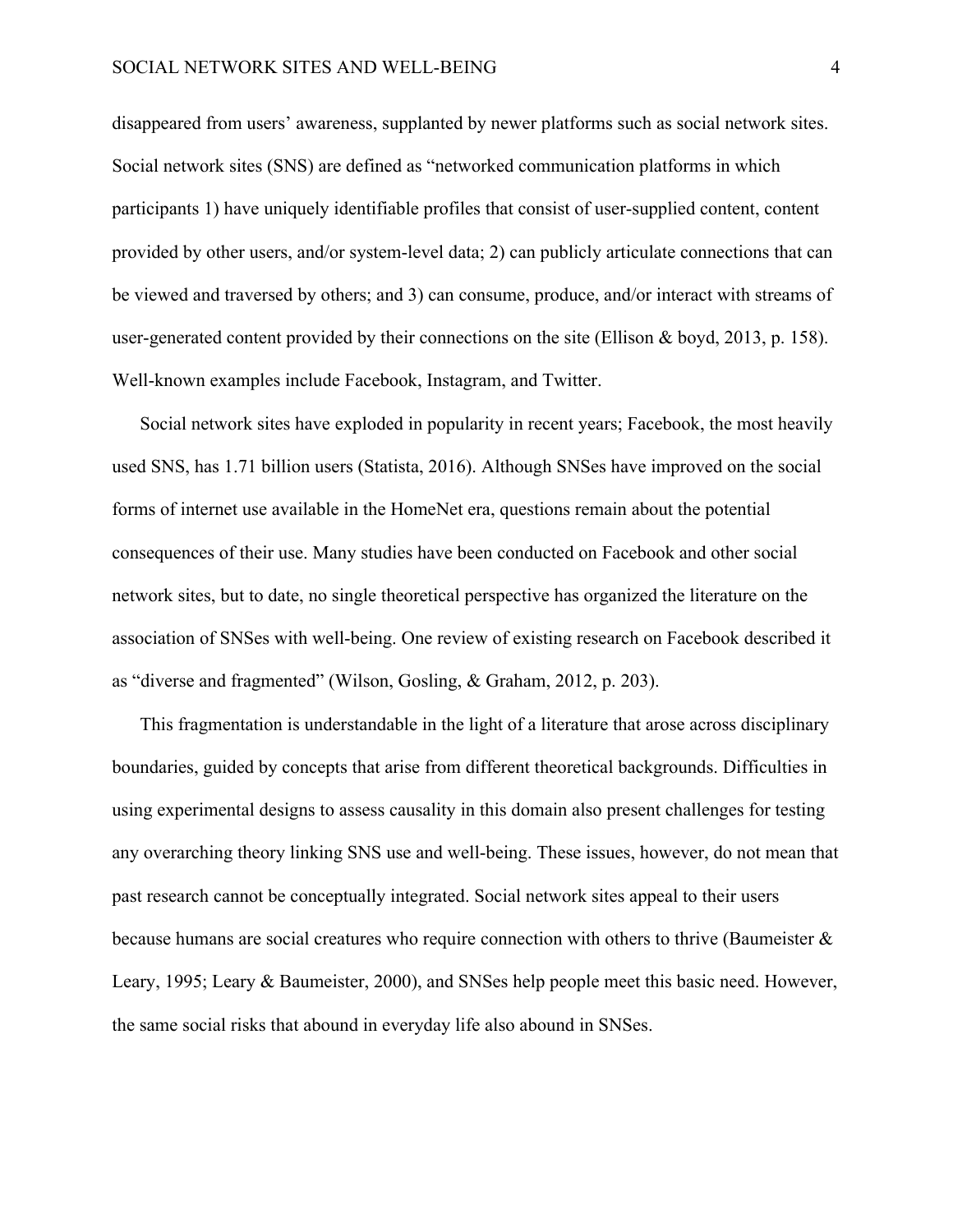The radical simplicity of our proposal is to view past and future research endeavors through the lens of this understanding: whether behavior on social network sites is good or bad for wellbeing depends on whether the behavior advances or thwarts innate human desires for acceptance and belonging. In other words, our Interpersonal Connection Behaviors Framework suggests that when social network use is focused on promoting connection, it is linked with positive outcomes; when it is not focused on promoting connection, its consequences are more complex.

Drawing this distinction between types of social processes accounts for many seemingly contradictory findings on the outcomes of social network site use. It also calls for more nuance in future work: researchers must carefully examine the specific behaviors of users in context when studying social network sites.

#### **Associations Between Social Network Site Use and Lower Well-Being**

A sizable body of research identifies associations between social network site use and lower well-being. Our framework suggests that negative consequences are likely to result from SNS use when individuals engage in social networking behaviors that do not fulfill needs for acceptance and belonging. These behaviors are not new to social network sites; instead, they can be understood as traditional "pitfalls" of social interaction within a novel context.

The first of these pitfalls is isolation. While it might seem strange to be isolated on a social network site, research supports a link between Facebook use and loneliness (e.g., Song et al., 2014). This link is likely bidirectional: lonely people are more drawn to mediated communication (Morahan-Martin & Schumacher, 2003), but SNSes may also open the door to loneliness if they are used for "social snacking", or temporary but illusory fulfillment of social needs (Gardner, Pickett, & Knowles, 2005). For example, social network sites allow for many activities that feel social but are not interactive, such as lurking on strangers' profiles (Carpenter,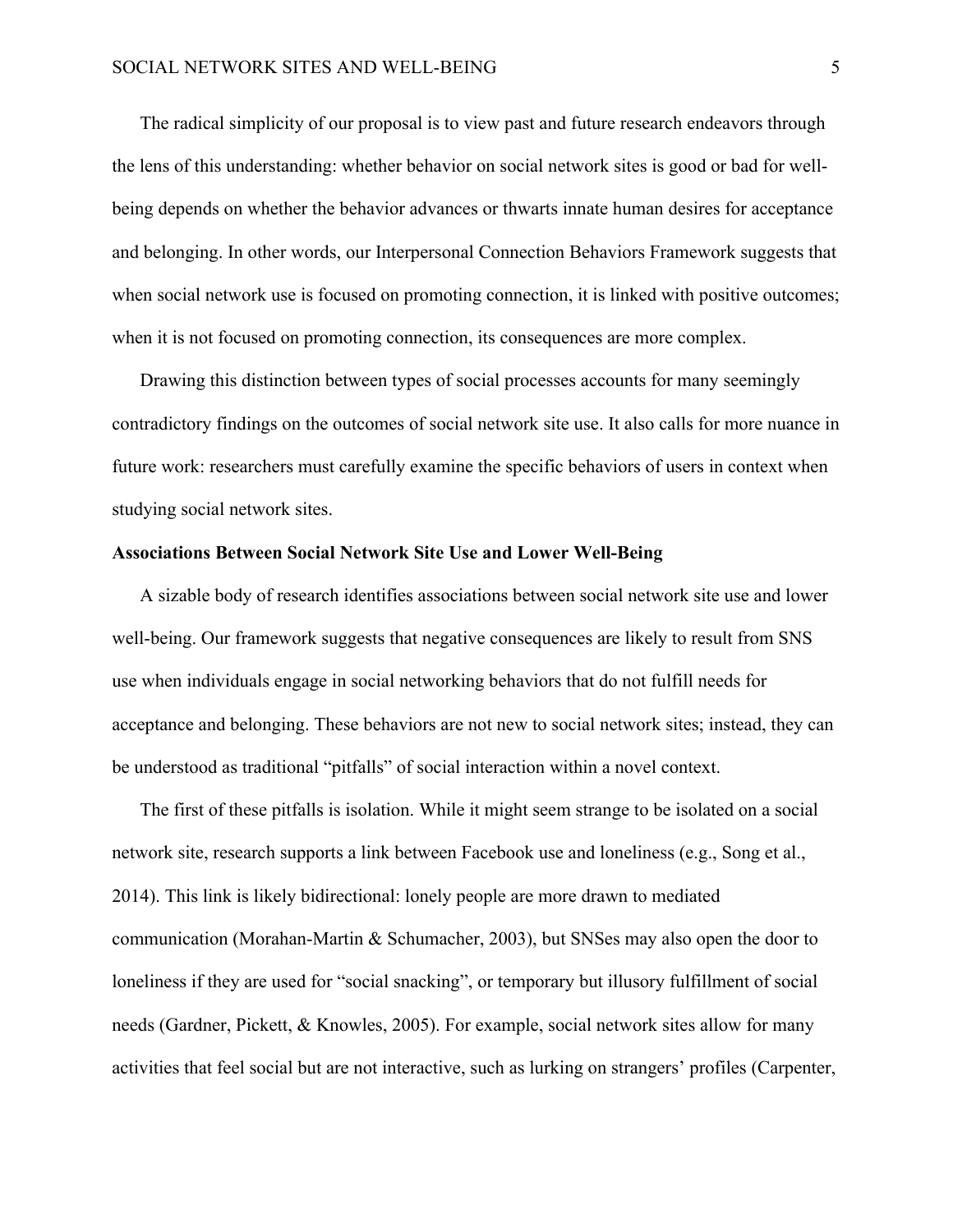Green, & LaFlam, 2011) or passively viewing Instagram feeds. These activities may make users feel as if their immediate social needs have been met. However, such activities fail to contribute to interpersonal connection, ultimately resulting in a deficit in important relational resources such as social support (Green et al., 2005).

Social comparison is a second potential pitfall of SNS use. Repeated self-comparison has been linked to negative outcomes (White, Lander, Yariv, & Welch, 2006) – particularly when the comparison is to a superior other (Tesser, Millar, & Moore, 2000). Social network sites provide constant opportunities for social comparison. When users compare their lived experiences to others' curated self-presentations (e.g., perfect Pinterest projects; see boyd & Ellison, 2007, for a review of self-presentation in SNSes), they may feel their lives are lacking, and thus suffer from envy and depression. Individuals who engage in more passive social network site use, such as viewing profiles without interaction with other users, may be at the greatest risk for social comparison. Not only do they fail to reap the benefits of connection-promoting SNS use, they may also lack the information about their connections' real lives to recognize that the selves put forth on social network sites are constructed.

Several studies suggest that negative links between social network site use and well-being may be mediated by social comparison. For example, those who spend more time on Facebook and those who have more strangers as Facebook friends are more likely to feel that others have better lives than they do (Chou & Edge, 2012). In daily diary research, more time spent on Facebook was associated with more social comparison, which was in turn associated with higher levels of depression; reversed models that attempted to treat depression as the mediator between Facebook use and social comparison did not fit the data (Steers, Wickham, & Acitelli, 2014). Those who are more likely overall to compare themselves to others are both more likely to use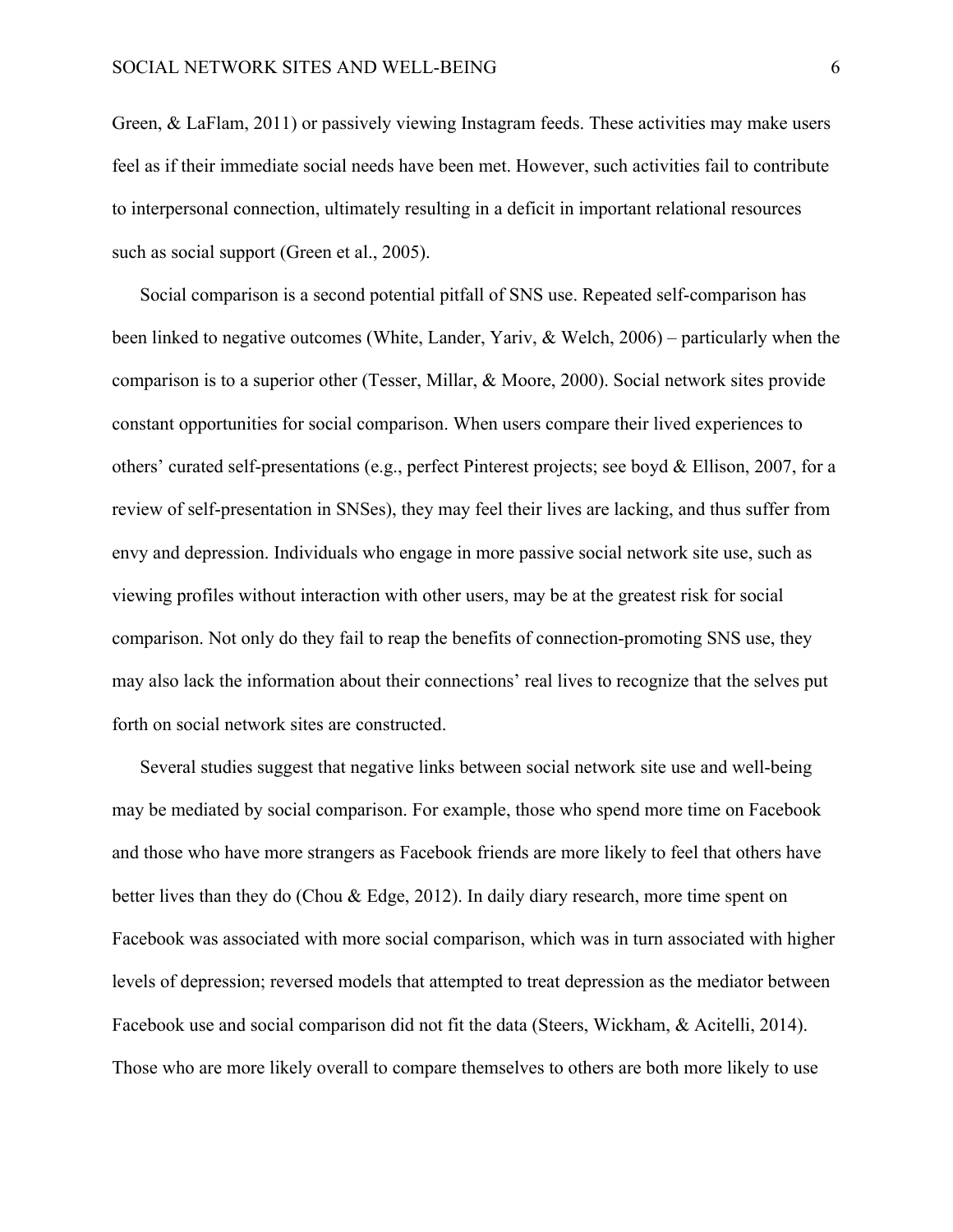Facebook and more likely to suffer from lower self-esteem after Facebook use (Vogel, Rose, Okdie, Eckles, & Franz, 2015). Experimental work also confirms that comparing to superior others' social network site profiles can result in greater dissatisfaction with one's achievements (Haferkamp & Krämer, 2011).

When individuals use social network sites in a way that does not promote interpersonal connection, they open themselves up to the pitfalls of isolation and social comparison: significant dangers to well-being.

# **Associations Between Social Network Site Use and Higher Well-Being**

Connection-promoting use of social network sites, on the other hand, may benefit users through helping them meet needs for acceptance and belonging. A wealth of research has found that high-quality intimate relationships are critical to well-being, affecting happiness, health, and even longevity (e.g., Kiecolt-Glaser & Newton, 2001). This is likely due to the cumulative benefits of everyday interactions that allow relational partners to demonstrate responsiveness, or acceptance and care for each other's needs (Reis, 2012). For example, when individuals selfdisclose to their relational partners, the responsiveness of their partner's reaction to that disclosure predicts the growth of intimacy in their relationship (Laurenceau, Barrett,  $\&$ Pietromonaco, 1998).

Self-disclosure is particularly relevant because technology-mediated self-disclosure is at least as frequent and as meaningful as face-to-face self-disclosure, (Nyugen, Bin, & Campbell, 2012), and may have greater implications for increasing intimacy (Jiang, Bazarova, & Hancock, 2011). Looking specifically at SNSes, a correlation between positive attitudes toward online social connection/self-disclosure and relational closeness is mediated by increased use of Facebook (Ledbetter et al., 2011). These findings suggest that the disclosures users offer through social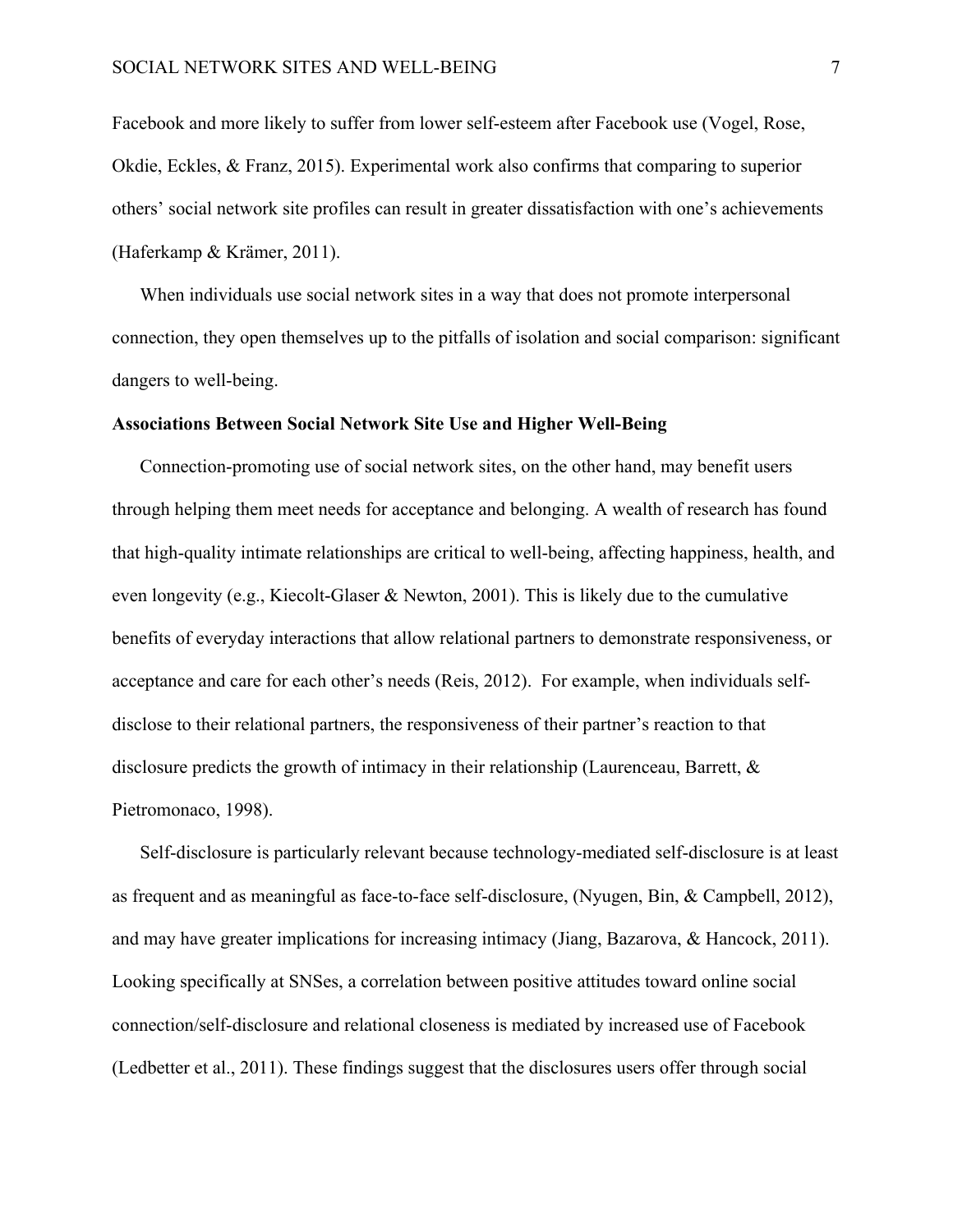network sites may have the same relational benefits that face-to-face disclosures provide. If social network sites can be used to strengthen relationships by increasing intimacy, and strong relationships are linked to well-being, then social network sites should boost well-being to the extent that they are used in the service of connection.

Our Interpersonal Connection Behaviors Framework unites the findings of multiple other studies that have found positive associations between social network site usage and well-being. For example, multiple studies – both experimental and correlational – show that increases in Facebook use lead to increases in felt connection, perceived social support, and social capital; these relationship quality indicators, in turn, are related to increased well-being (Deters & Mehl, 2013; Ahn & Shin, 2013; Liu & Yu, 2013; Ellison, Steinfield, & Lampe, 2007). Another finding provides support for self-disclosure as a potential mechanism by demonstrating that that selfdisclosing on SNSes also increases well-being by increasing perceived social support (Lee, Noh, & Koo, 2013).

These findings are mostly correlational; as such, we cannot claim decisively that social network site use increases well-being by generating relational closeness. However, the Interpersonal Connection Behaviors Framework plausibly explains positive associations between social network site and well-being. Moreover, this framework helps organize a disparate literature which has focused on different potential outcomes and predictor variables; many existing findings can be grouped under the umbrellas of well-being and relationship quality.

# **Social Network Site Behaviors and Well-Being**

If connection-promoting use of social network sites is beneficial but non-connectionpromoting use is detrimental, studying specific behaviors would allow researchers to distinguish the difference. In fact, a small subset of studies on Facebook use have found *both* beneficial and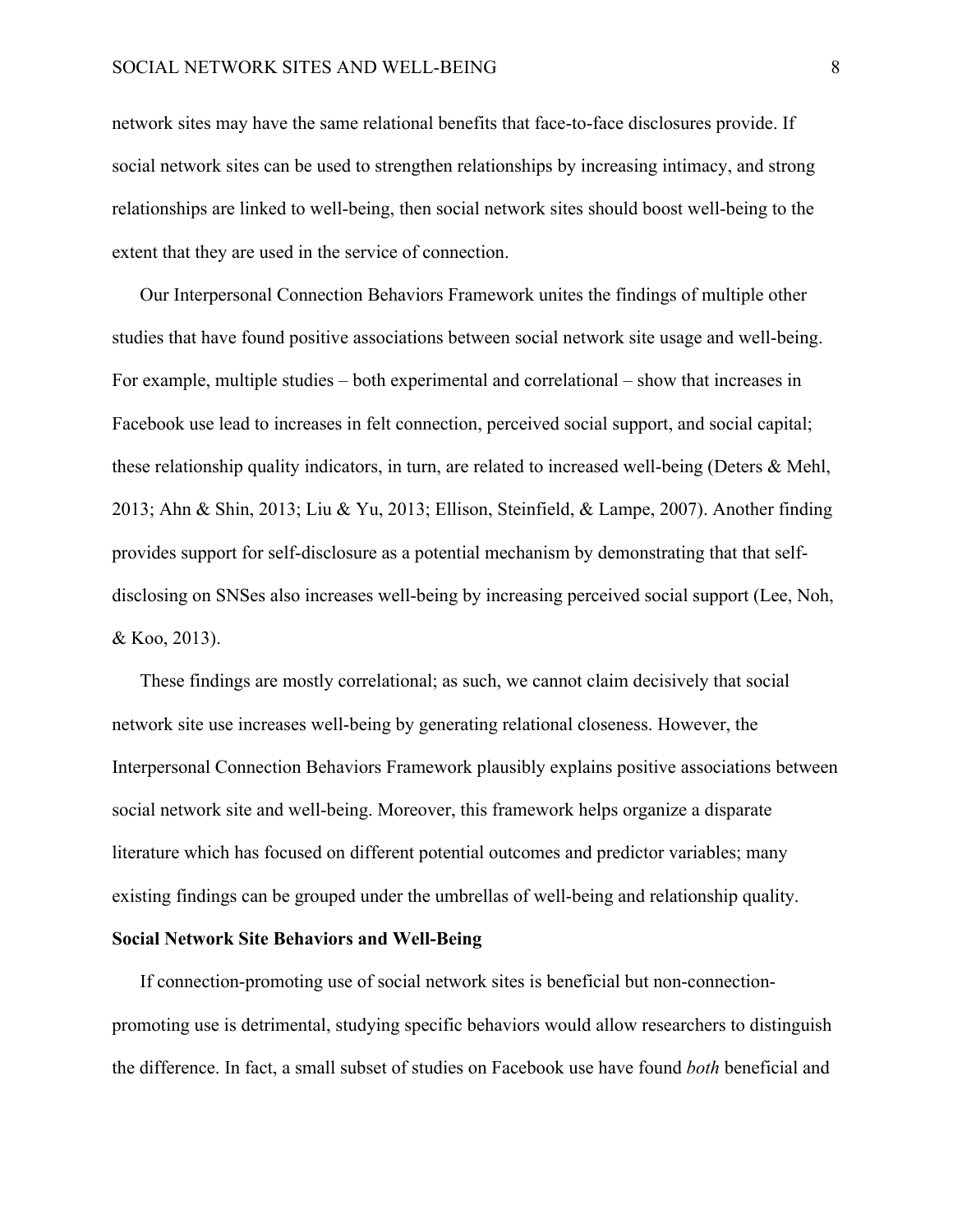detrimental outcomes, depending on behavioral factors that align with our distinction between connection-promoting and non-connection-promoting use. These studies provide crucial evidence that the outcomes of SNS use depend on choosing behaviors that avoid its dangers and maximize its benefits.

For example, one study finds that for first-year college students, number of Facebook friends is negatively correlated with college adjustment, while for college seniors, number of Facebook friends is positively correlated with college adjustment (Kalpidou, Costin, & Morris, 2011). The authors suggested that seniors are using Facebook to connect with local friends, while first-year students are using Facebook to focus on social networks they have left behind. The latter behavior would inhibit feelings of integration and connection within one's current environment, while the former may promote it.

Work on motivations for using Facebook also supports the distinction between connectionpromoting and non-connection-promoting use. A longitudinal study conducted across two time points looked at the impact of Facebook use on adolescents' well-being. Use motivated by compensating for insufficient social networks predicted increased loneliness at follow-up, while use motivated by the desire to connect to others predicted decreased loneliness at follow-up (Teppers, Luyckx, Klimstra, & Goossens, 2014). The authors explained these results by suggesting that compensation motives led to passive use and connection motives led to active use, but did not measure this distinction directly. However, other research has empirically distinguished between passive Facebook use (defined as consuming information without direct exchanges) and active Facebook use (defined as activities that facilitate direct exchanges with others). Across two studies using experimental assignment and experience sampling, passive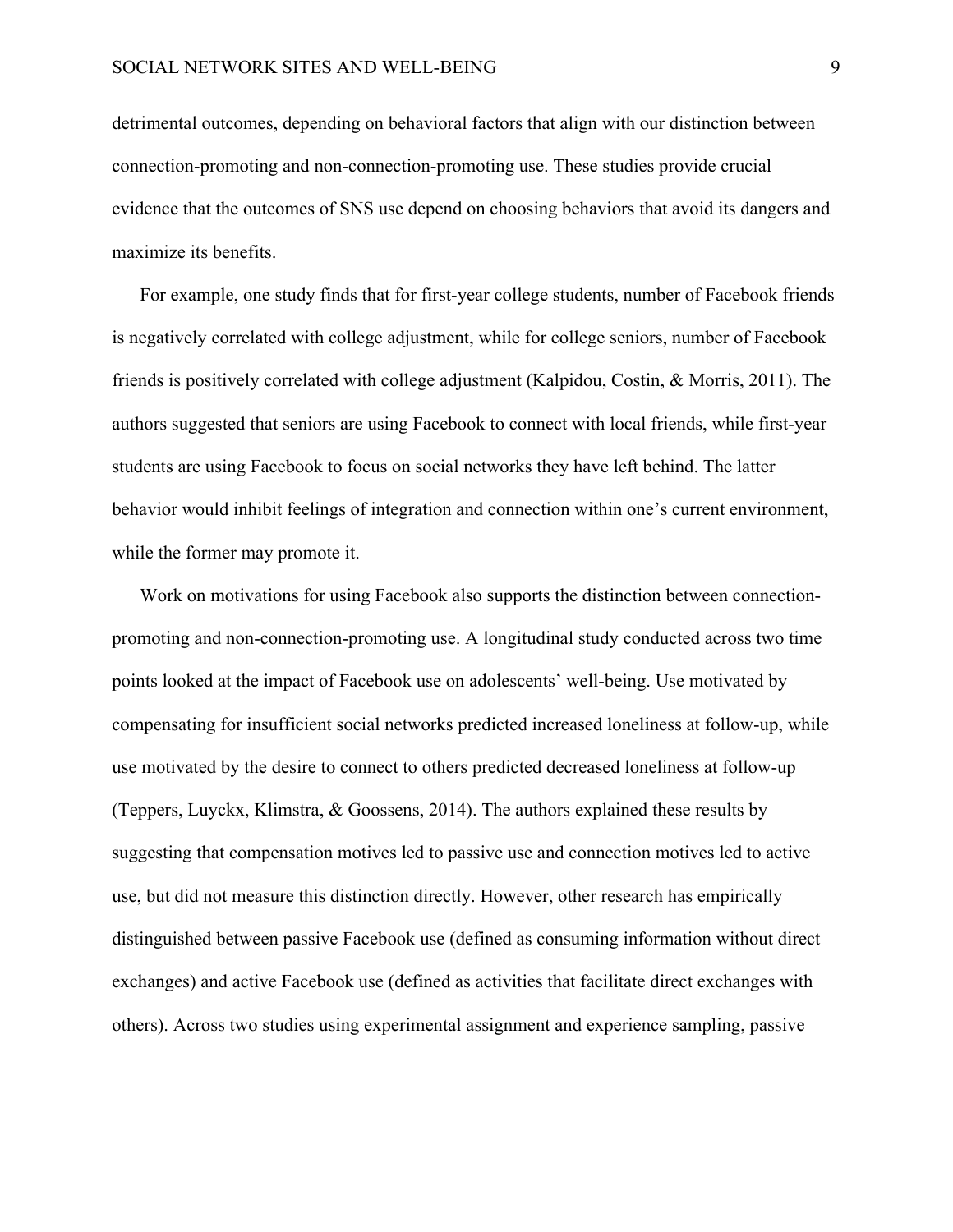Facebook use was linked to declines in well-being, while active Facebook use was not (Verduyn et al., 2015). In other words, the effect of SNS use depended entirely on the nature of that use. **Conclusions**

# While it is tempting to search for a simple effect of social network sites on well-being, the literature is best explained by differentiating between connection-promoting and non-connectionpromoting use. Much of this literature is correlational, prohibiting any absolute claim that this framework has causal validity. However, it is consistent with the sum of the existing research. Positive associations between well-being and social network site use are typically linked to benefits of increased connection, such as social support, while negative associations between well-being and social network site use go hand-in-hand with behaviors that do not help to meet users' needs for acceptance and belonging.

The Interpersonal Connection Behaviors Framework has other benefits beyond illuminating contradictions in prior research. Though we have primarily reviewed literature on Facebook, this theoretical approach is applicable to social media generally, as well as to other forms of mediated communication. The rapid evolution of the internet allows specific platforms to rise and fall; research too heavily rooted in the particular features of any given SNS may be made irrelevant as that platform's use wanes. By focusing instead on behavior and motivation, this theory can explain the consequences of any form of mediated communication in ways compatible with basic psychological research on human social interaction. This theory also has room to account for individual differences such as self-esteem and social anxiety; their effects should manifest through different patterns of behavior that should still drive well-being in ways predicted by the current framework.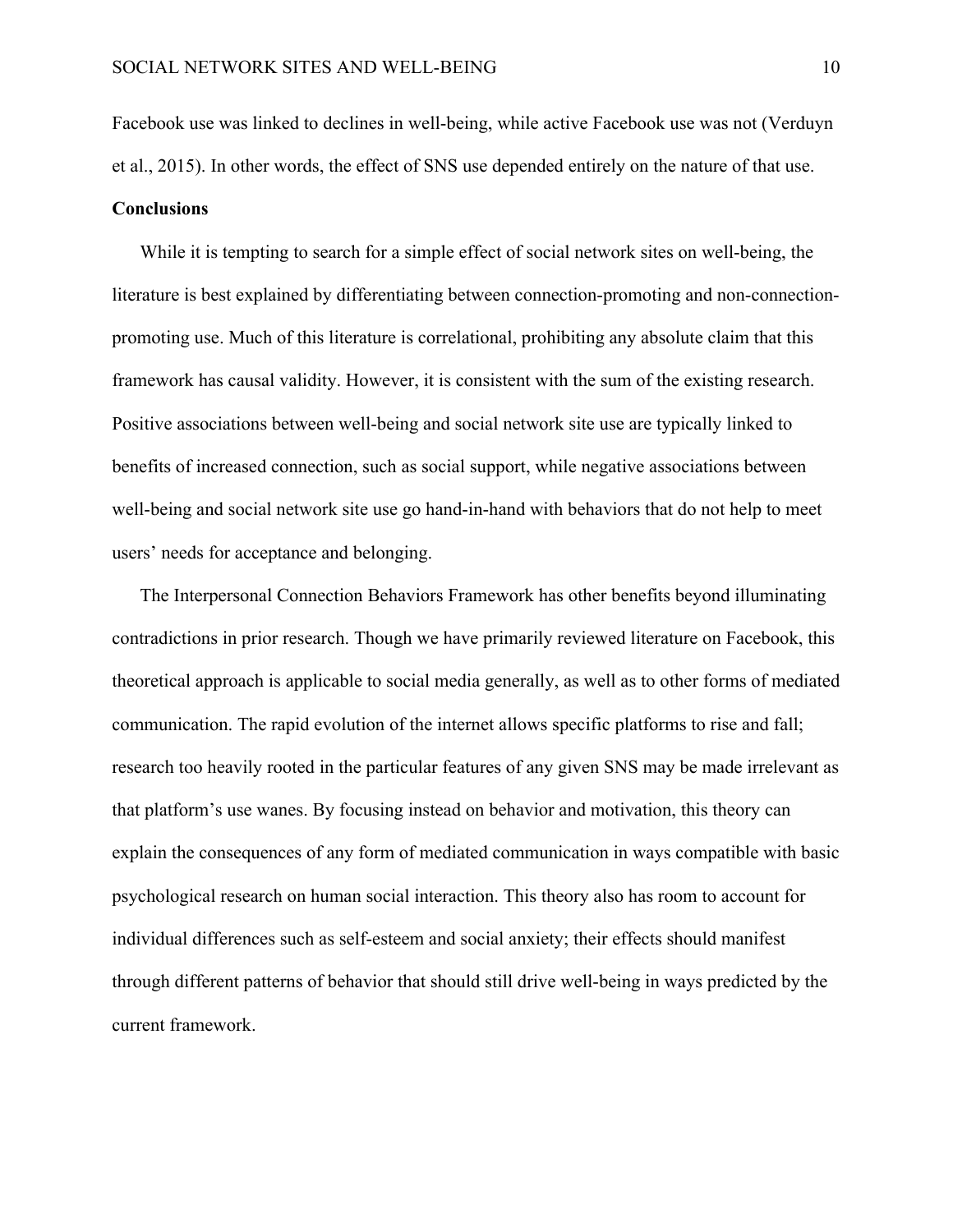If social network sites are to function as a constructive tool that foster healthy relationships, researchers must focus on identifying further beneficial and detrimental behaviors in social network site use and disseminating this knowledge to inform users' actions and decisions.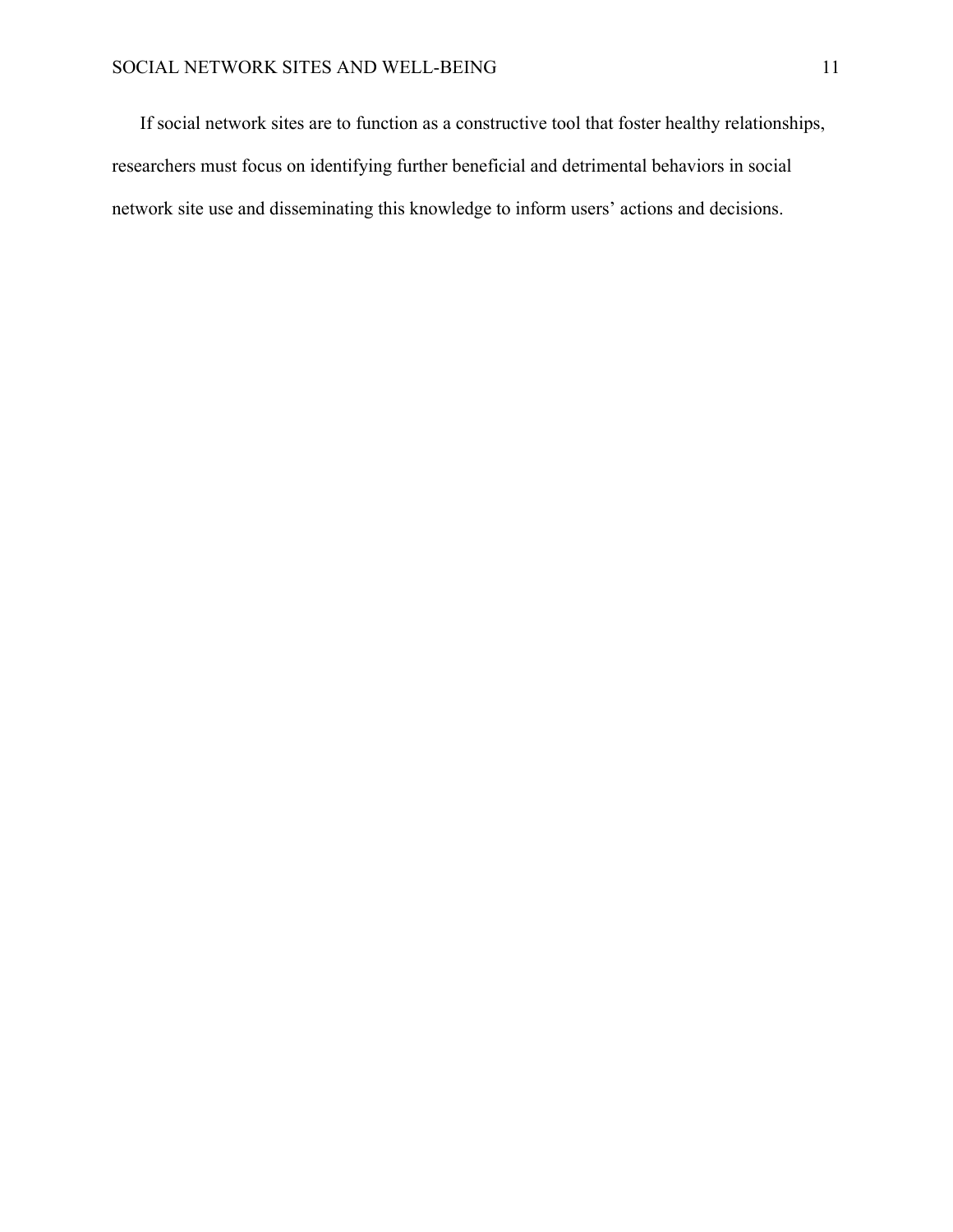### **References**

- Ahn, D., & Shin, D.-H. (2013). Is the social use of media for seeking connectedness or for avoiding social isolation? Mechanisms underlying media use and subjective well-being. *Computers in Human Behavior*, *29*(6), 2453–2462. http://doi.org/10.1016/j.chb.2012.12.022
- Baumeister, R. F., & Leary, M. R. (1995). The need to belong: Desire for interpersonal attachments as a fundamental human motivation. *Psychological Bulletin*, *117*(3), 497– 529. https://doi.org/10.1037/0033-2909.117.3.497
- Bessière, K., Kiesler, S., Kraut, R., & Boneva, B. S. (2008). Effects of internet use and social resources on changes in depression. *Information, Communication & Society*, *11*(1), 47– 70. https://doi.org/10.1080/13691180701858851
- boyd, d. m., & Ellison, N. B. (2007). Social Network Sites: Definition, History, and Scholarship. *Journal of Computer-Mediated Communication*, *13*(1), 210–230. https://doi.org/10.1111/j.1083-6101.2007.00393.x
- Carpenter, J. M., Green, M. C., & LaFlam, J. (2011). People or profiles: Individual differences in online social networking use. *Personality and Individual Differences*, *50*(5), 538–541. http://doi.org/10.1016/j.paid.2010.11.006
- Chou, H.-T. G., & Edge, N. (2012). "They are happier and having better lives than I am": The impact of using Facebook on perceptions of others' lives. *Cyberpsychology, Behavior, and Social Networking*, *15*(2), 117–121. http://doi.org/10.1089/cyber.2011.0324
- Deters, F. große, & Mehl, M. R. (2013). Does posting Facebook status updates increase or decrease loneliness? An online social networking experiment. *Social Psychological and Personality Science*, *4*(5), 579–586. http://doi.org/10.1177/1948550612469233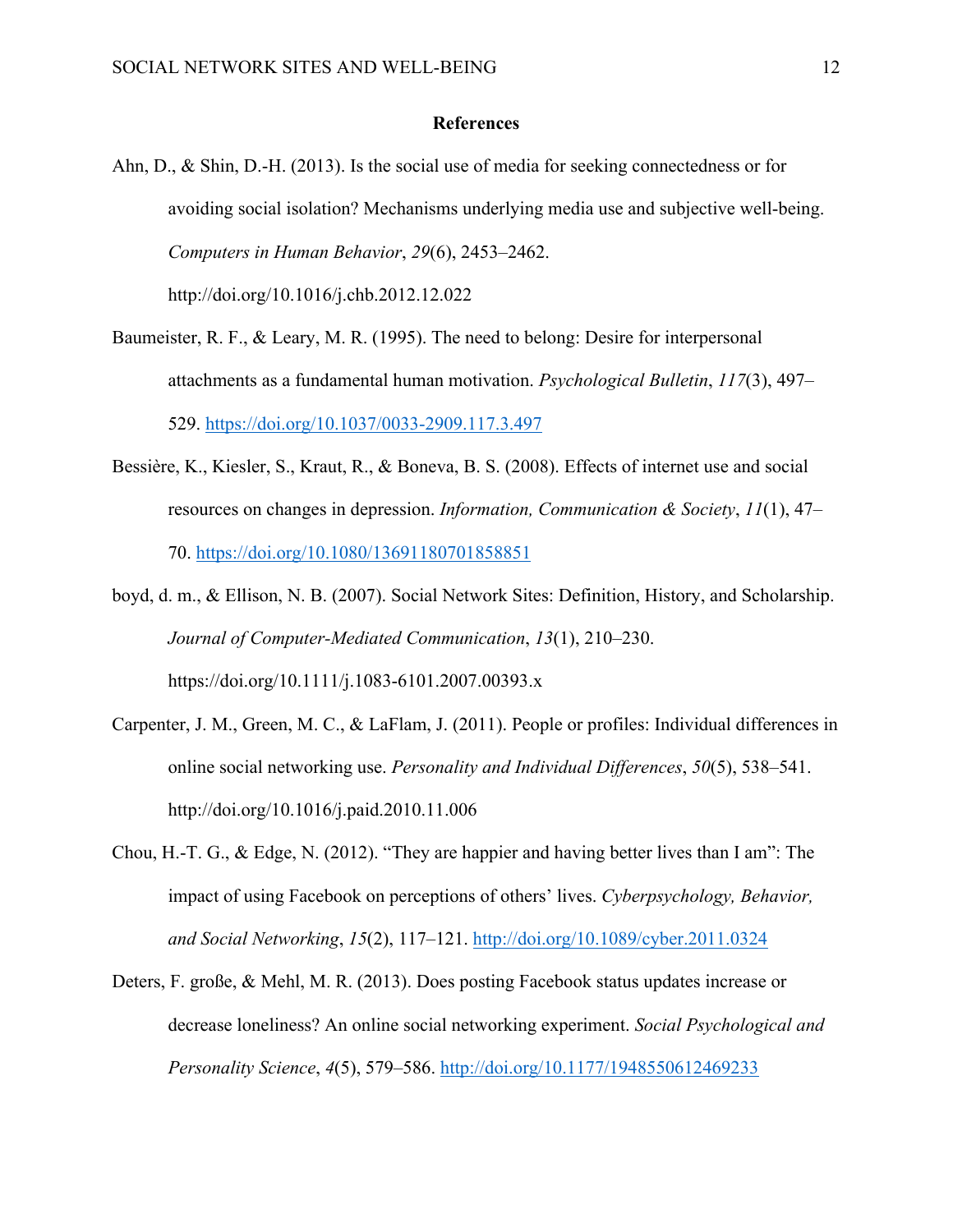- Ellison, N. B. & boyd, d. (2013). Sociality through Social Network Sites. In Dutton, W. H. (Ed.), *The Oxford Handbook of Internet Studies.* Oxford: Oxford University Press.
- Ellison, N. B., Steinfield, C., & Lampe, C. (2007). The benefits of facebook "friends": Social capital and college students' use of online social network sites. *Journal of Computer-Mediated Communication*, *12*(4), 1143–1168. http://doi.org/10.1111/j.1083- 6101.2007.00367.x
- Gardner, W.L., & Pickett, C.L., & Knowles, M.L. (2005). Social "snacking" and social "shielding": The satisfaction of belonging needs through the use of social symbols and the social self. In K. Williams, J. Forgas, and W. von Hippel (Eds.), *The social outcast: Ostracism, social exclusion, rejection, and bullying*. New York: Psychology Press.
- Green, M. C., Hilken, J., Friedman, H., Grossman, K., Gasiewskj, J., Adler, R., & Sabini, J. (2005). Communication via Instant Messenger: Short-and long-term effects. *Journal of Applied Social Psychology*, *35*(3), 445–462.
- Haferkamp, N., & Krämer, N. C. (2011). Social comparison 2.0: Examining the effects of online profiles on social-networking sites. *Cyberpsychology, Behavior, and Social Networking*, *14*(5), 309–314. https://doi.org/10.1089/cyber.2010.0120
- Kalpidou, M., Costin, D., & Morris, J. (2011). The relationship between Facebook and the wellbeing of undergraduate college students. *Cyberpsychology, Behavior, and Social Networking*, *14*(4), 183–189. http://doi.org/10.1089/cyber.2010.0061
- Katz, J. E., Rice, R. E., & Aspden, P. (2001). The Internet, 1995-2000: Access, civic involvement, and social interaction. *American Behavioral Scientist*, *45*(3), 405–419. https://doi.org/10.1177/0002764201045003004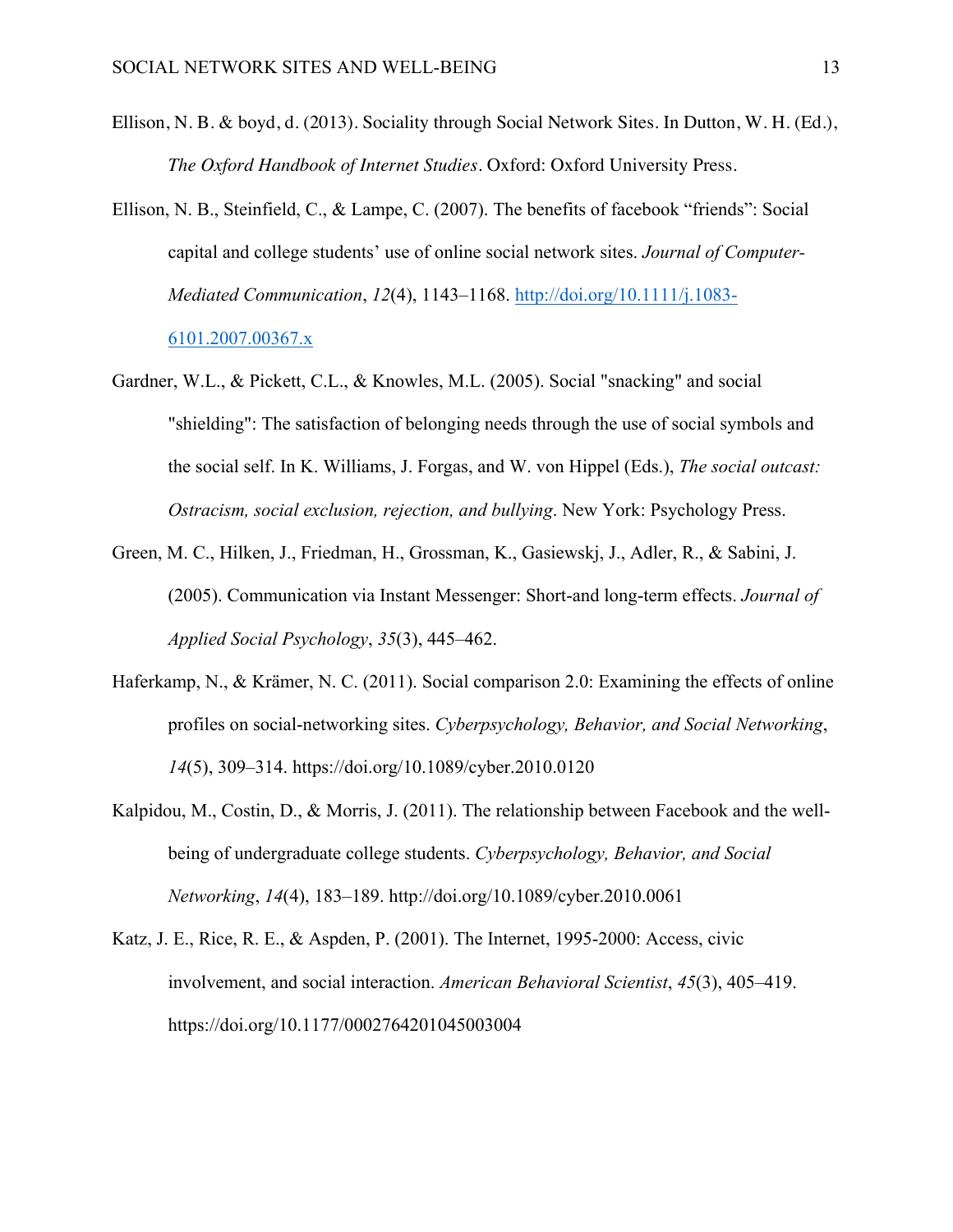- Kiecolt-Glaser, J. K., & Newton, T. L. (2001). Marriage and health: His and hers. *Psychological Bulletin*, *127*(4), 472–503. http://doi.org/10.1037/0033-2909.127.4.472
- Kraut, R., Kiesler, S., Boneva, B., Cummings, J., Helgeson, V., & Crawford, A. (2002). Internet paradox revisited. *Journal of Social Issues*, *58*(1), 49–74. https://doi.org/10.1111/1540- 4560.00248
- Kraut, R., Patterson, M., Lundmark, V., Kiesler, S., Mukophadhyay, T., & Scherlis, W. (1998). Internet paradox: A social technology that reduces social involvement and psychological well-being? *American Psychologist*, *53*(9), 1017–1031. http://doi.org/10.1037/0003- 066X.53.9.1017
- Laurenceau, J.-P., Barrett, L. F., & Pietromonaco, P. R. (1998). Intimacy as an interpersonal process: The importance of self-disclosure, partner disclosure, and perceived partner responsiveness in interpersonal exchanges. *Journal of Personality and Social Psychology*, *74*(5), 1238–1251. https://doi.org/10.1037/0022-3514.74.5.1238
- Leary, M. R., & Baumeister, R. F. (2000). The nature and function of self-esteem: Sociometer theory. *Advances in Experimental Social Psychology*, *32*, 1-62.
- Ledbetter, A. M., Mazer, J. P., DeGroot, J. M., Meyer, K. R., Mao, Y., & Swafford, B. (2011). Attitudes toward online social connection and self-disclosure as predictors of facebook communication and relational closeness. *Communication Research*, *38*(1), 27–53. https://doi.org/10.1177/0093650210365537
- Lee, K.-T., Noh, M.-J., & Koo, D.-M. (2013). Lonely people are no longer lonely on social networking sites: The mediating role of self-disclosure and social support. *Cyberpsychology, Behavior, and Social Networking*, *16*(6), 413–418. https://doi.org/10.1089/cyber.2012.0553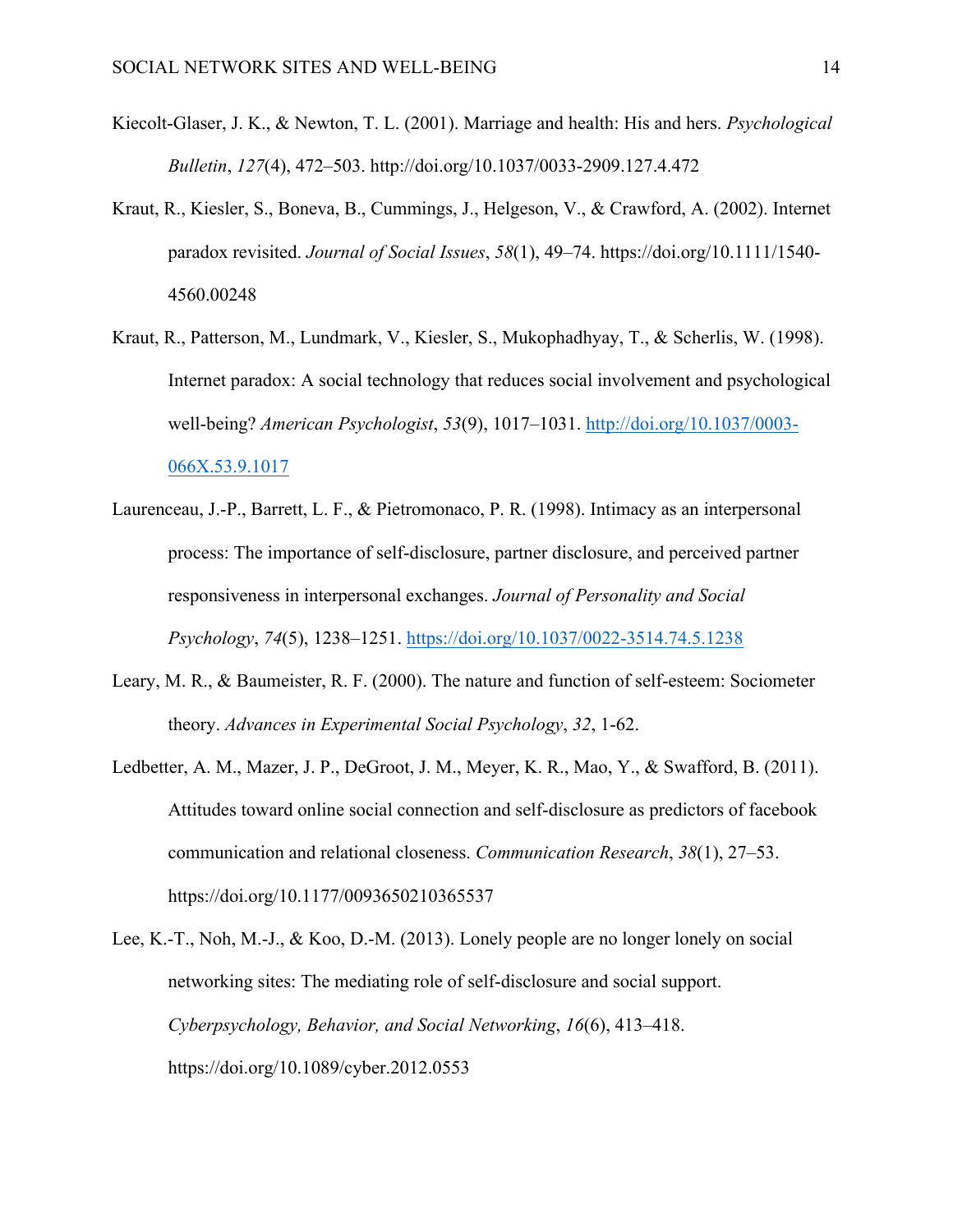Liu, C.-Y., & Yu, C.-P. (2013). Can Facebook use induce well-being? *Cyberpsychology, Behavior, and Social Networking*, *16*(9), 674–678. http://doi.org/10.1089/cyber.2012.0301

- Morahan-Martin, J., & Schumacher, P. (2003). Loneliness and social uses of the Internet. *Computers in Human Behavior*, *19*(6), 659–671. https://doi.org/10.1016/S0747- 5632(03)00040-2
- Nguyen, M., Bin, Y. S., & Campbell, A. (2012). Comparing online and offline self-disclosure: A systematic review. *Cyberpsychology, Behavior, and Social Networking*, *15*(2), 103–111. http://doi.org/10.1089/cyber.2011.0277
- Nie, N. H. (2001). Sociability, interpersonal relations, and the Internet: Reconciling conflicting findings. *American Behavioral Scientist*, *45*(3), 420–435. https://doi.org/10.1177/00027640121957277
- Reis, H. T. (2012). Perceived partner responsiveness as an organizing theme for the study of relationships and well-being. In L. Campbell & T. J. Loving (Eds.), *Interdisciplinary research on close relationships: The case for integration* (pp. 27–52). Washington, DC, US: American Psychological Association.
- Song, H., Zmyslinski-Seelig, A., Kim, J., Drent, A., Victor, A., Omori, K., & Allen, M. (2014). Does Facebook make you lonely?: A meta analysis. *Computers in Human Behavior*, *36*, 446–452. http://doi.org/10.1016/j.chb.2014.04.011

Statista. (2016). Facebook users worldwide 2016. Retrieved December 1, 2016, from https://www.statista.com/statistics/264810/number-of-monthly-active-facebook-usersworldwide/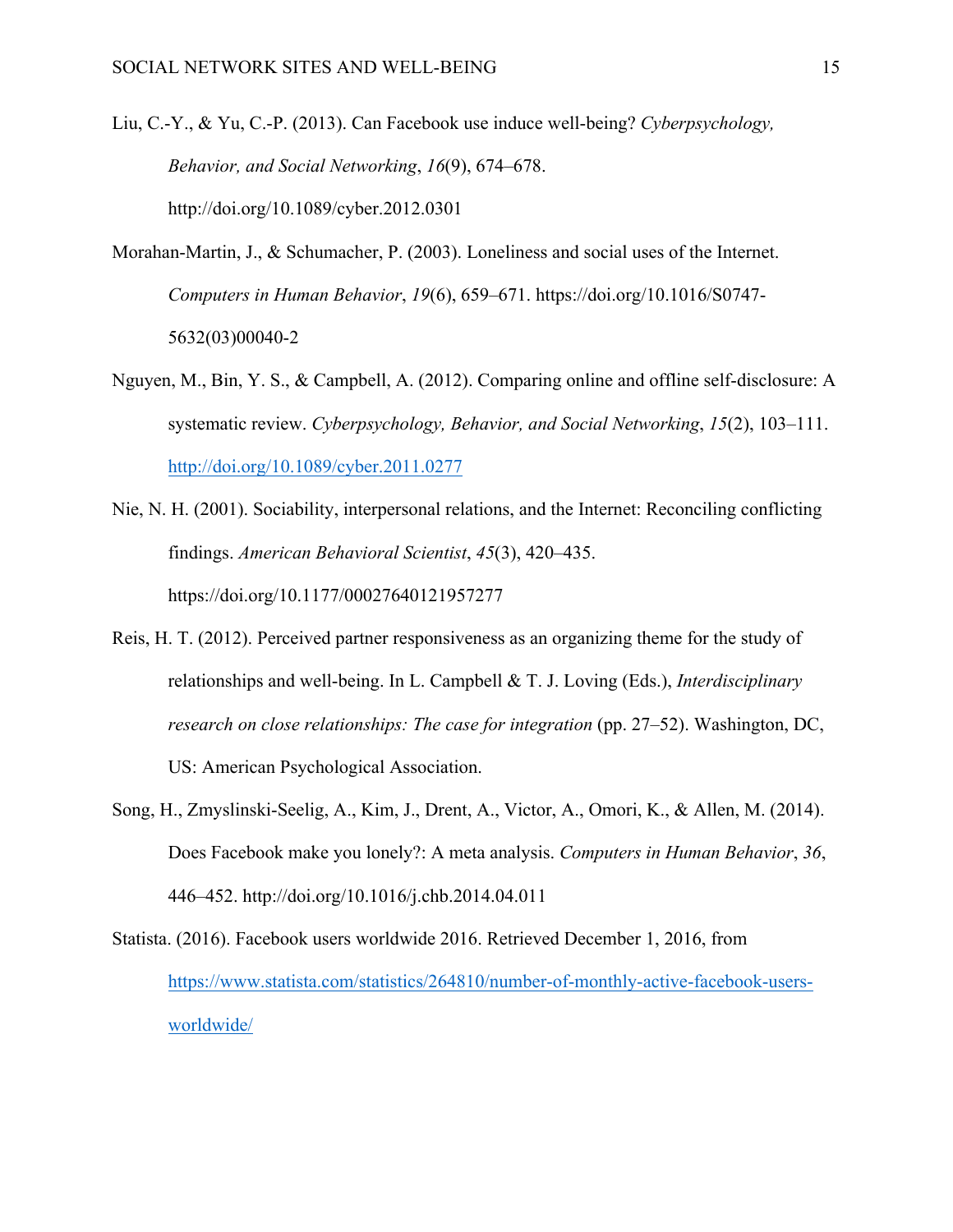- Steers, M.-L. N., Wickham, R. E., & Acitelli, L. K. (2014). Seeing everyone else's highlight reels: How Facebook usage is linked to depressive symptoms. *Journal of Social and Clinical Psychology*, *33*(8), 701–731. http://doi.org/10.1521/jscp.2014.33.8.701
- Teppers, E., Luyckx, K., A. Klimstra, T., & Goossens, L. (2014). Loneliness and Facebook motives in adolescence: A longitudinal inquiry into directionality of effect. *Journal of Adolescence*, *37*(5), 691–699. http://doi.org/10.1016/j.adolescence.2013.11.003
- Tesser, A., Millar, M., & Moore, J. (1988). Some affective consequences of social comparison and reflection processes: The pain and pleasure of being close. *Journal of Personality and Social Psychology*, *54*(1), 49–61.
- Valkenburg, P. M., & Peter, J. (2009). Social consequences of the internet for adolescents: a decade of research. *Current Directions in Psychological Science*, *18*(1), 1–5.
- Verduyn, P., Lee, D. S., Park, J., Shablack, H., Orvell, A., Bayer, J., … Kross, E. (2015). Passive Facebook usage undermines affective well-being: Experimental and longitudinal evidence. *Journal of Experimental Psychology: General*, *144*(2), 480–488. http://doi.org/10.1037/xge0000057
- Vogel, E. A., Rose, J. P., Okdie, B. M., Eckles, K., & Franz, B. (2015). Who compares and despairs? The effect of social comparison orientation on social media use and its outcomes. *Personality and Individual Differences*, *86*, 249–256. https://doi.org/10.1016/j.paid.2015.06.026
- Walther, J. B. (1996). Computer-mediated communication: Impersonal, interpersonal, and hyperpersonal interaction. *Communication Research*, *23*(1), 3–43. http://doi.org/10.1177/009365096023001001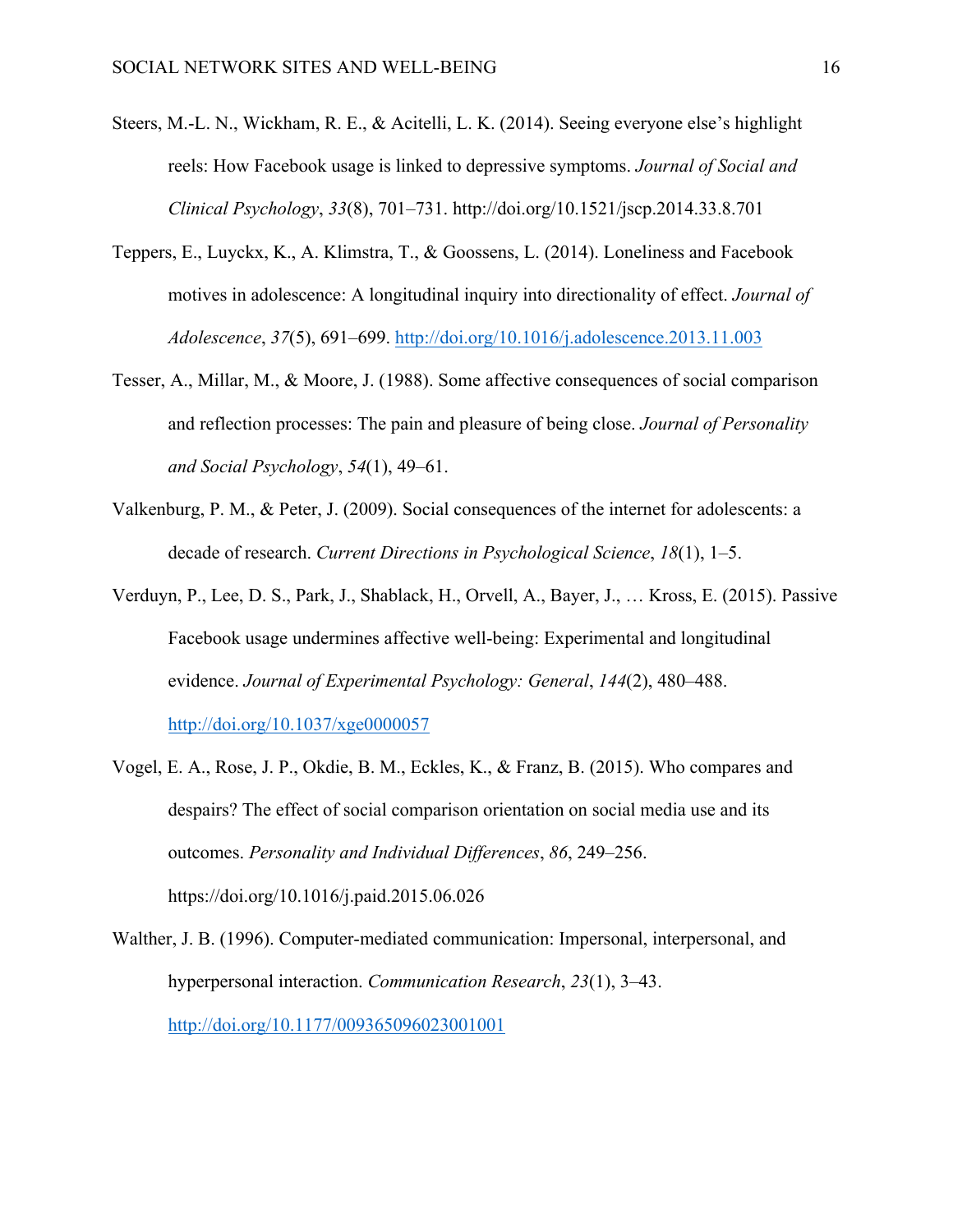- White, J. B., Langer, E. J., Yariv, L., & Welch, J. C. (2006). Frequent social comparisons and destructive emotions and behaviors: The dark side of social comparisons. *Journal of Adult Development*, *13*(1), 36–44. https://doi.org/10.1007/s10804-006-9005-0
- Wilson, R. E., Gosling, S. D., & Graham, L. T. (2012). A review of Facebook research in the social sciences. *Perspectives on Psychological Science*, *7*(3), 203–220. http://doi.org/10.1177/174569161244290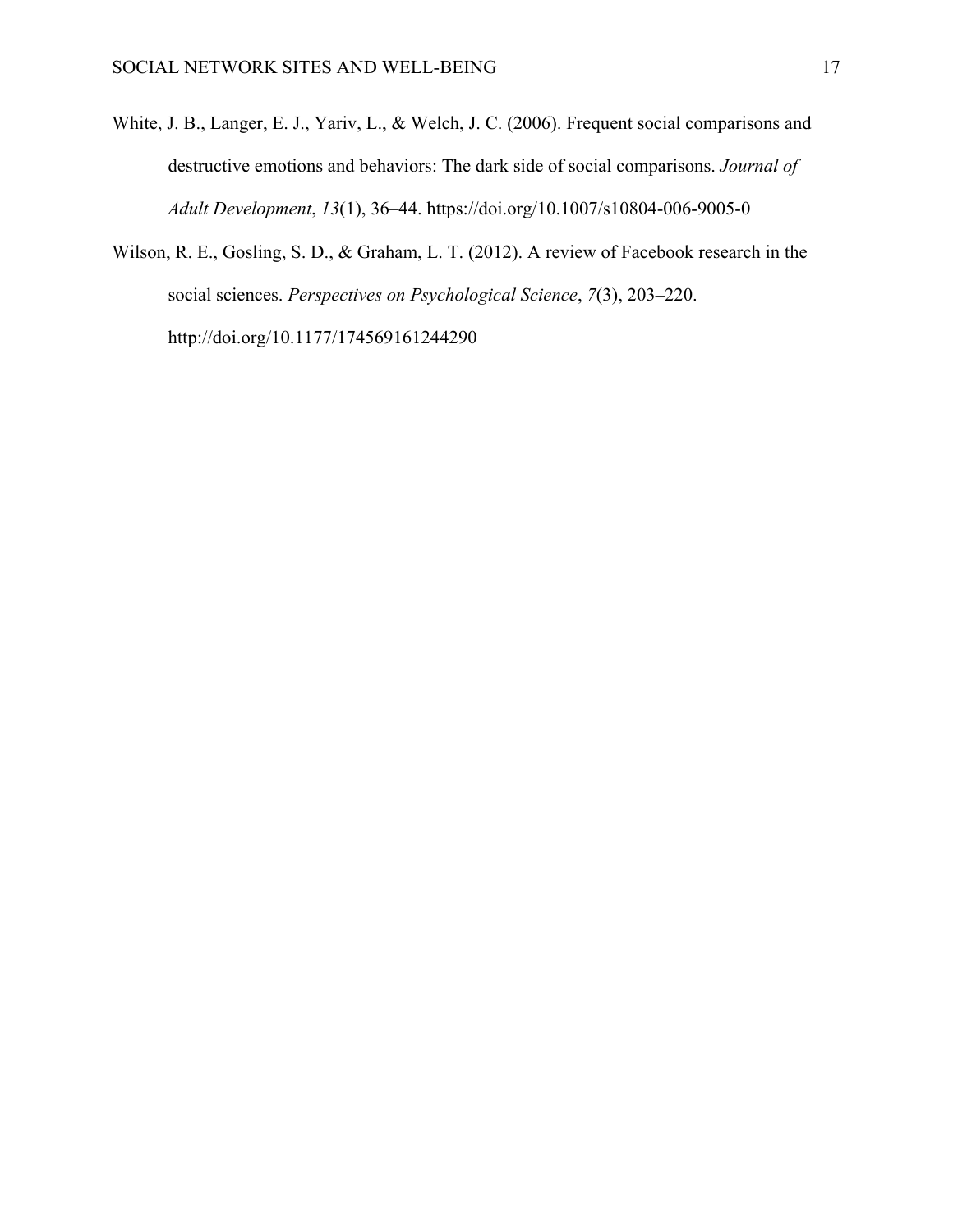## **Recommended Readings**

1. Wilson, R. E., Gosling, S. D., & Graham, L. T. (2012). A review of Facebook research in the social sciences. *Perspectives on Psychological Science*, *7*(3), 203–220. http://doi.org/10.1177/174569161244290

A comprehensive review summarizing much of the early research on Facebook from multiple theoretical perspectives.

2. Burke, M., & Kraut, R. E. (2016). The relationship between Facebook use and well-being depends on communication type and tie strength. *Journal of Computer-Mediated Communication*, *21*(4), 265–281. https://doi.org/10.1111/jcc4.12162

Additional research supporting the importance of specific Facebook behaviors in predicting wellbeing as a consequence of use.

3. Appel, H., Gerlach, A. L., & Crusius, J. (2016). The interplay between Facebook use, social comparison, envy, and depression. *Current Opinion in Psychology*, *9*, 44–49. https://doi.org/10.1016/j.copsyc.2015.10.006

A helpful review and synthesis of current literature on Facebook use and social comparison.